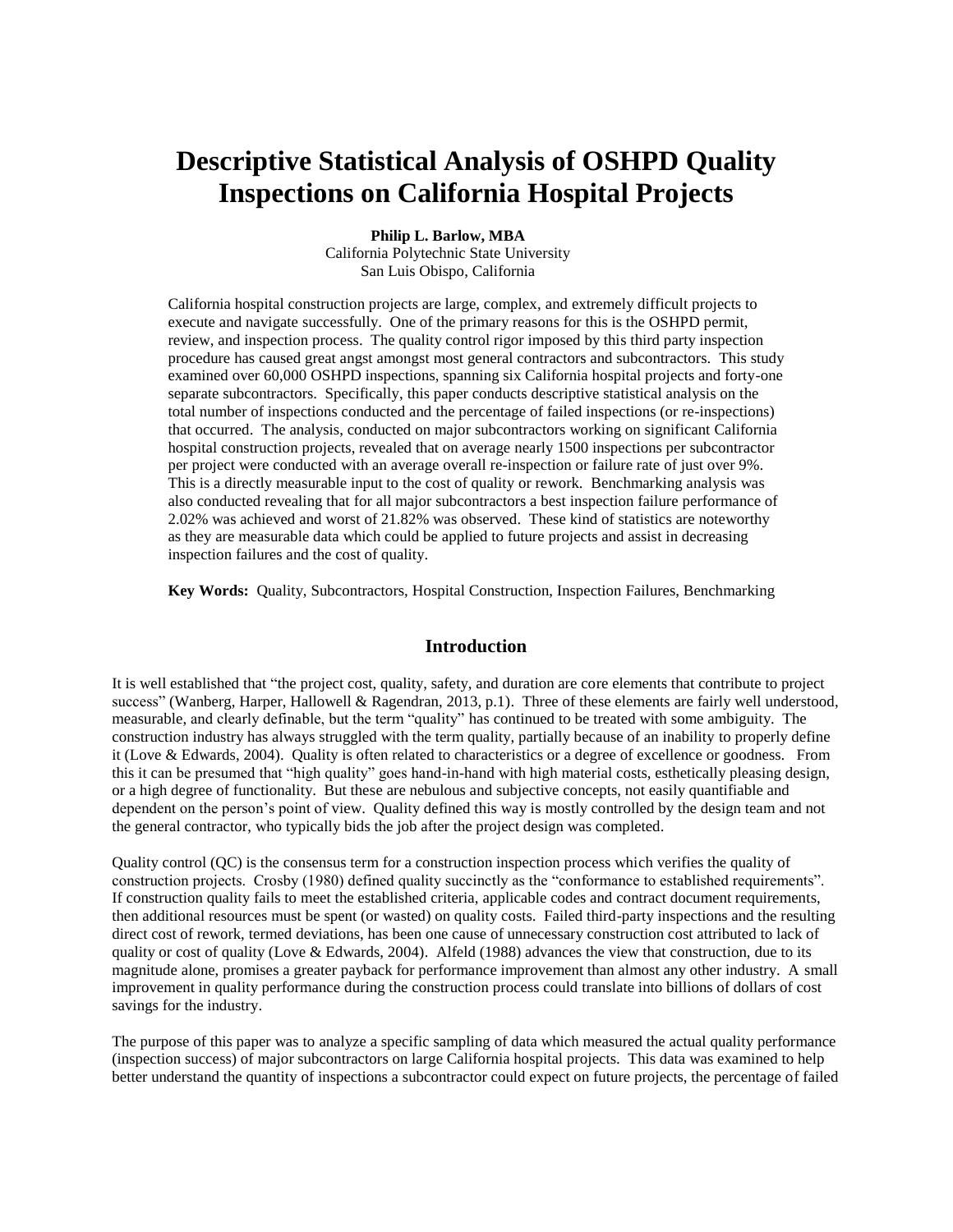inspections which might occur, and develop benchmark data used to measure a subcontractor's level of inspection success against other subcontractors and projects.

#### *Subcontractor*

A subcontractor is a construction firm that "contracts with a prime contractor to perform some aspect of the prime contractor's work" (Clough, Sears, and Sears, 2005, p.4). A large portion of the physical and billed work on most commercial construction projects (including hospital projects) is performed and accounted for by subcontractors (Hinze &Tracey, 1994). On commercial construction projects, general contractors have typically subcontracted to specialty subcontractors as much as 75% to 100% of the work (Schaufelberger & Holm, 2002). Because these specialty contractors have executed most of the tasks involved with a construction project, they have a significant impact on the project's success or failure (Schaufelberger & Holm, 2002).

Despite this fact the "issues concerning subcontracting practice are seldom acknowledged and the ways to improve subcontracting practice are seldom discussed." "Little research has been conducted and little information is published on this topic" (Arditi & Chotibhongs, 2005, p. 866). More efficient subcontracting (increased inspection success and reduced rework) would benefit all parties involved in the construction process including the general contractor, the owner, and the subcontractor (Arditi & Chotibhongs, 2005). Methods should be put in place which improve the chances of subcontractor success by ensuring that all aspects vital to a subcontractor go well (Boynton & Zmud, 1984).

### *Hospital Construction*

The "Sylmar" earthquake in 1971 caused severe damage across southern California. It destroyed two hospitals causing the death of over 50 people. This event led to the passage of the Alfred E. Alquist Hospital Seismic Safety Act in 1973, which in turn led to the creation of the Office of Statewide Health Planning and Development (OSHPD) in 1978. All California hospital construction projects are subject to a separate design review and construction inspection process performed by the Facilities Development Division (FDD) of OSHPD. The FDD conducts plan reviews, issues building permits, confirms seismic compliance, performs construction inspections, and interprets regulations, building codes, and policies (OSHPD, 2013). Because of these regulations, hospital construction projects in California are highly scrutinized and are a rigorous ordeal for general contractors and subcontractors engaged in this building process.

Hospital construction costs have continued to increase even through the "great recession" of 2008 and 2009. From 2007 to 2008 alone, health care construction costs rose in all sectors of the health care construction industry; 2-3 story hospital project costs rose over 3% over that time (Carpenter, 2008). Jim Lott, executive vice president and spokesman for the Hospital Association of Southern California trade group, confirms the cost for building and rebuilding hospitals by "the state deadlines are causing all this construction to take place around the same time, which is causing a lot of challenges" and costs continue to go up (Crowe, 2008, p.4). In 2013 the square foot cost for health care facilities was over \$400 per square foot according to R.S. Means (2013) a national construction cost estimating service. Other sources put it well above \$450 per square foot. The need for an increase in quality and a corresponding decrease in schedule delays and cost overruns is vitally important to the California health care industry.

#### **Research Methodology**

This study mined existing third-party construction quality inspection data from the FDD through a proprietary inspection process tracking software. The intent was to document inspection success and failures on hospital construction projects in California at a subcontractor level. Existing data was extracted from the proprietary software and downloaded into MS Excel spreadsheets for further sorting and analysis. This data was gathered remotely and after-the-fact thus eliminating any form of bias and avoiding the Hawthorn effect. Three sets of data were discernable:

- Total number of inspections conducted per subcontractor.
- Total number of re-inspections (or failed inspections) per subcontractor.
- Total number of inspections and re-inspections per subcontractor over a common timeline.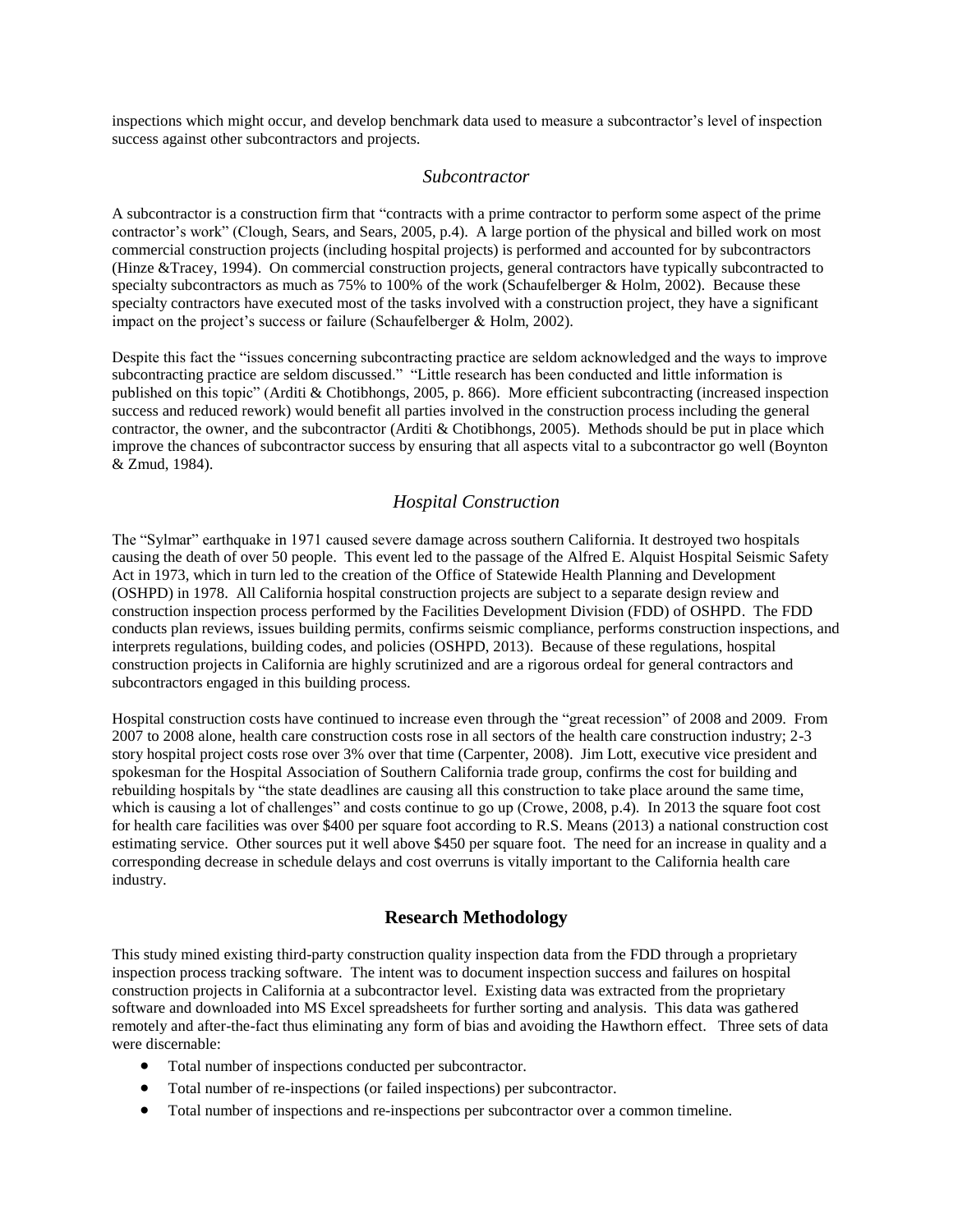The continuity of the data was validated by extracting data from six separate hospital projects, constructed in California, and all under the review and supervision of OSHPD. The construction projects were all completed between 2009 and 2014, varied in total construction cost between \$260 million and \$550 million, and ranged in total square footage of 300,000 to 650,000 square feet. No further information about the projects was provided in this paper to keep the identity of the projects and the project teams anonymous.

In all, OSHPD quality control inspection data was obtained and analyzed from forty-one (41) different subcontractors spanning the six different California hospital construction projects described above. See figure 1 for a breakdown of the forty-one subcontractors by trade, number in each trade, and designation reference number.

| Framing & Drywall (7 each); FD1, FD2, FD3, FD4. FD5, FD6, FD7*                                                                        |  |  |  |  |  |  |
|---------------------------------------------------------------------------------------------------------------------------------------|--|--|--|--|--|--|
| Electrical (6 each); EL1, EL2, EL3, EL4, EL5, EL6                                                                                     |  |  |  |  |  |  |
| Structural Concrete (5 each); SC1, SC2, SC3, SC4, SC5                                                                                 |  |  |  |  |  |  |
| Wet Mechanical (5 each); WM1, WM2, WM3, WM4, WM5                                                                                      |  |  |  |  |  |  |
| Fire Sprinklers (5 each); FP1, FP2, FP3, FP4, FP5                                                                                     |  |  |  |  |  |  |
| Dry Mechanical (4 each); DM1, DM2, DM3, DM4                                                                                           |  |  |  |  |  |  |
| Ceiling Panels (3 each); CP1, CP2, CP3                                                                                                |  |  |  |  |  |  |
| Insulation (2 each); IN1, IN2                                                                                                         |  |  |  |  |  |  |
| Fire Stopping (2 each); FS1, FS2                                                                                                      |  |  |  |  |  |  |
| Exterior Framing (1 each); EF1                                                                                                        |  |  |  |  |  |  |
| Glass & Glazing (1 each); GG1                                                                                                         |  |  |  |  |  |  |
| * FD7 exists because one of the six hospital projects used two framing<br>and drywall subcontractors due to the size of the contract. |  |  |  |  |  |  |

*Figure 1:* Subcontractors by trade, number (each), and designation

In order for an individual subcontractor on a project to be recognized as significant and used for this study, a minimum of 150 inspections conducted by OSHPD was established. Subcontractors who had less than 150 inspections were dismissed due to an insufficient number of data points. See figure 2 for a breakdown of the fortyone subcontractors selected, the hospital projects they worked, and the number of inspections conducted.

| 31. DM4<br>12. SC2<br>462<br><b>TOTAL</b><br>61,070<br>32. FS2<br>1886<br>13. WM2<br>2406<br>Subtotal<br>11057<br>14. FP2<br>429<br>15. DM2<br>2011<br>16. CP2<br>452<br>340<br>17. GG1<br>18. FS1<br>1503<br>19. EF1<br>1069 | EL1<br>3.<br>1023<br>SC <sub>1</sub><br>571<br>4.<br>5.<br>WM1<br>1002<br>FP1<br>269<br>6.<br>7.<br>DM <sub>1</sub><br>835<br>CP <sub>1</sub><br>8.<br>262<br>IN <sub>1</sub><br>190<br>9.<br>Subtotal<br>6462<br>Hospital 2<br>10. FD3<br>3775<br>11. EL2<br>5196 | 22. SC3<br>343<br>23. FP3<br>519<br>24. DM3<br>1049<br>25. CP3<br>241<br>26. IN2<br>1152<br>10014<br>Subtotal<br>Hospital 4<br>27. FD5<br>4904<br>28. EL4<br>1819<br>29. WM3<br>1658<br>30. FP4<br>265<br>525 | 35. SC4<br>36. WM4<br>37. FP5<br>Subtotal<br>Hospital 6<br>38. FD7<br>39. EL6<br>40. SC5<br>41. WM5<br>Subtotal | 772<br>1988<br>197<br>5957<br>4252<br>2138<br>1745<br>1802<br>9937 |
|-------------------------------------------------------------------------------------------------------------------------------------------------------------------------------------------------------------------------------|--------------------------------------------------------------------------------------------------------------------------------------------------------------------------------------------------------------------------------------------------------------------|---------------------------------------------------------------------------------------------------------------------------------------------------------------------------------------------------------------|-----------------------------------------------------------------------------------------------------------------|--------------------------------------------------------------------|
|-------------------------------------------------------------------------------------------------------------------------------------------------------------------------------------------------------------------------------|--------------------------------------------------------------------------------------------------------------------------------------------------------------------------------------------------------------------------------------------------------------------|---------------------------------------------------------------------------------------------------------------------------------------------------------------------------------------------------------------|-----------------------------------------------------------------------------------------------------------------|--------------------------------------------------------------------|

*Figure 2:* Subcontractors by project, designation, and number of inspections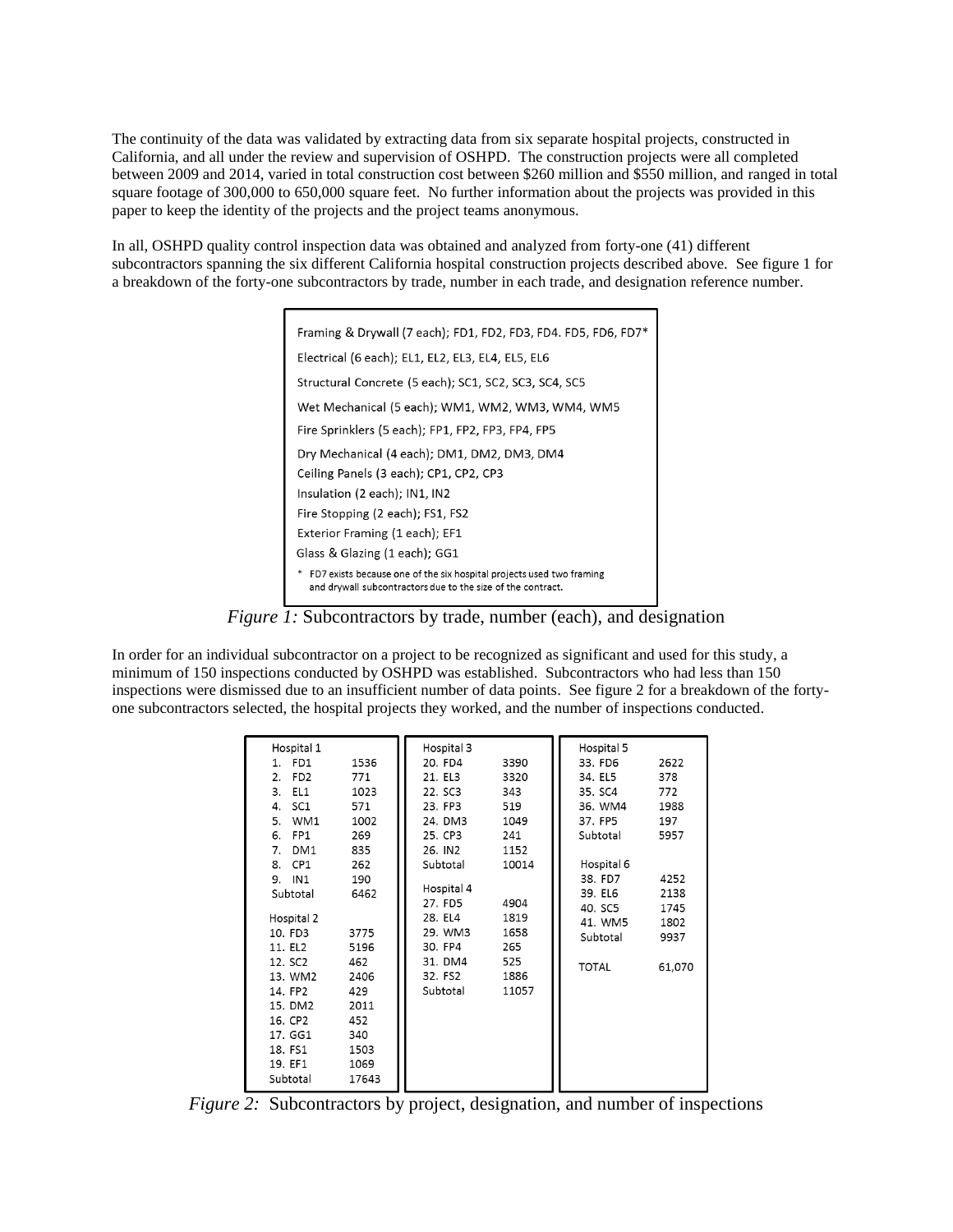## **Data Analysis and Results**

Three categories of descriptive statistics were conducted with the data obtained from the proprietary inspection tracking software:

- 1. The total number of inspections conducted for each subcontractor.
- 2. The total number of re-inspections (or failed inspections) and when in the project they occurred.
- 3. Benchmarking analysis.

## *Total Number of Inspections*

A total of 61,070 OSHPD inspections occurred over the six hospital construction projects and the 41 subcontractors identified above. An average of 1,490 inspections were conducted per subcontractor per project. Major subcontractors on significant California hospital projects could generally expect nearly 1,500 inspections to occur on any particular project. This piece of data is probably not particularly useful knowing that the average number of inspections required for any particular trade would vary greatly. While more data points are desired, a particular subcontractor could benefit from figure 3 which identified the mean number of inspections required of a particular trade.



*Figure 3:* Subcontractors by trade and mean number of inspections per project.

Taking the analysis of that data one step further, the calculations above were then compared against the average total square footage and the average estimated initial total cost of those construction projects. The result of these calculations were reflected in figure 4 and 5 which show the likely number of inspections for each trade per total project square feet and per total dollars of estimated initial construction cost.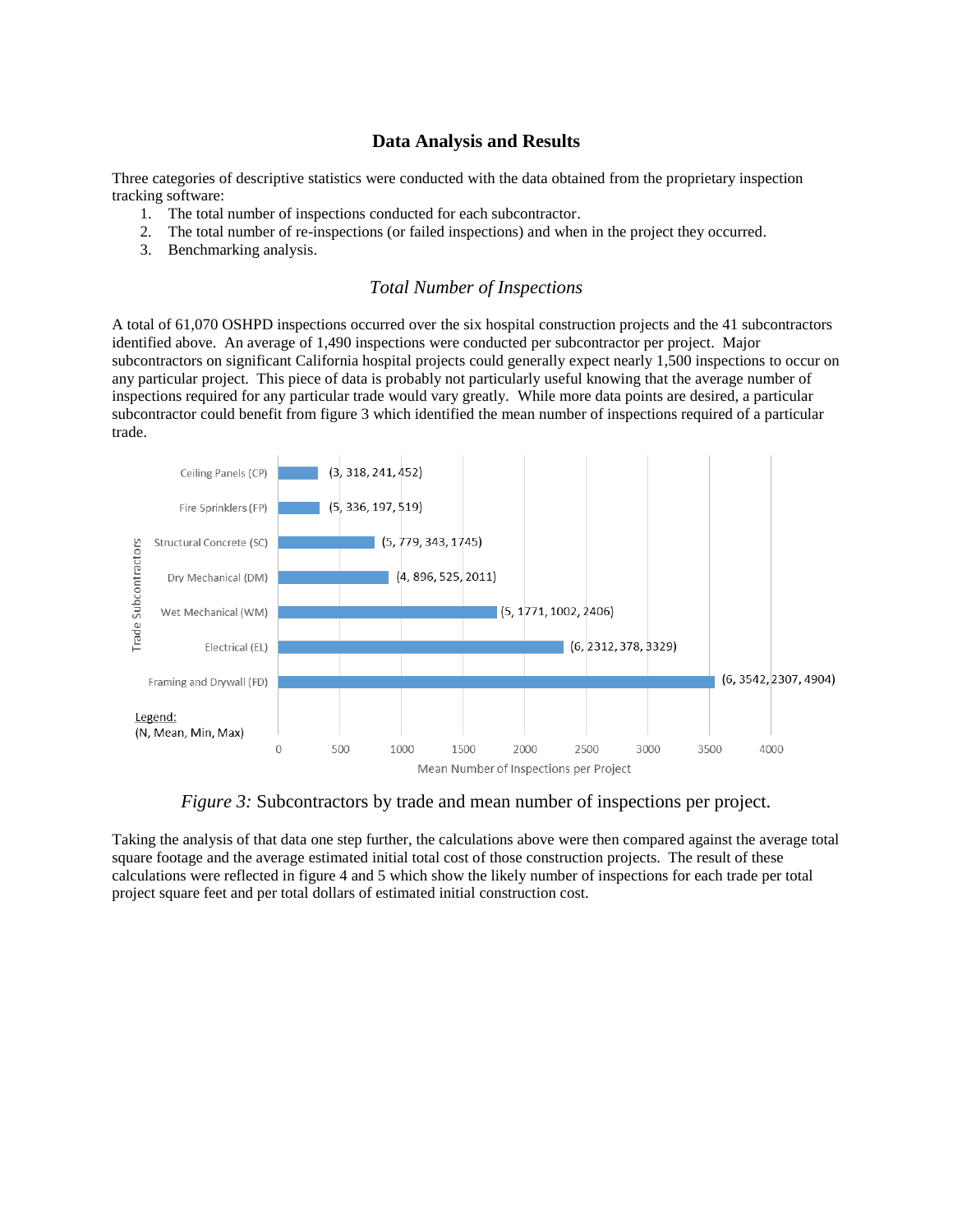

*Figure 4:* Subcontractors by trade and project square feet per inspection.



*Figure 5:* Subcontractors by trade and total project cost per inspection.

For example a framing and drywall subcontractor on a significant California hospital construction project might expect one inspection for every 145 SF of building project and one inspection for every \$122,153 of total construction cost. A subcontractor in one of these seven 'major trades' could reasonably estimate how many inspections a particular project might require by knowing the total estimated construction cost of the project and/or the total square footage of the building. This could be valuable information when estimating and/or bidding a subcontractor's total cost of a significant California hospital construction project.

# *Percentage of Failed Inspections*

The percentage of OSHPD re-inspections (or failed inspections), which was mined from the same proprietary software data base, revealed that 9.07% of all inspections conducted did not pass inspection or failed (see figure 6).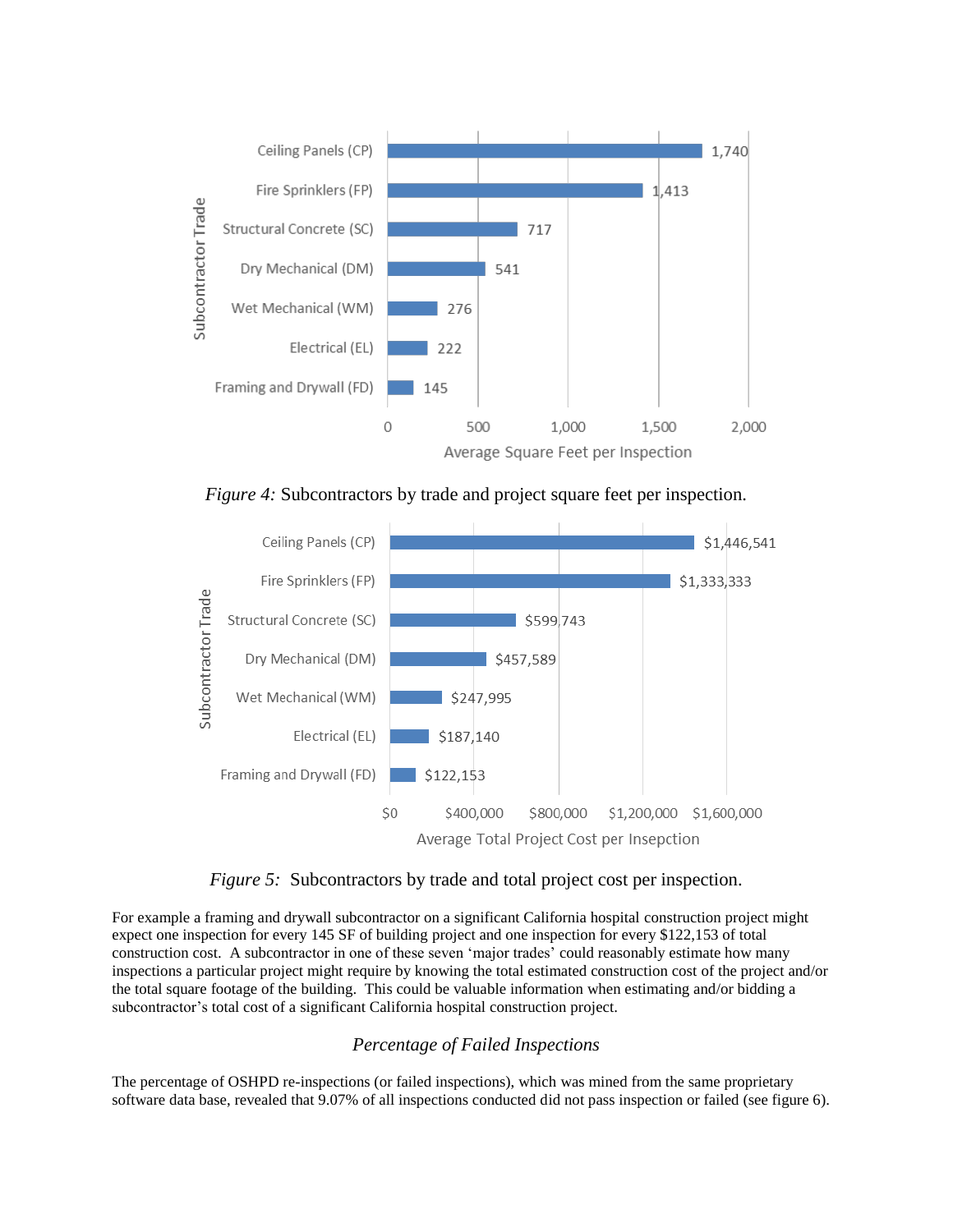|                                                     | Minimum% | Maximum%<br>(Best Perform) (Worst Perform) | Mean         | Stnd. Dev. |
|-----------------------------------------------------|----------|--------------------------------------------|--------------|------------|
| Percentage of Failed (Total)                        | 2.02%    | 21.82%                                     | 9.07% 5.559  |            |
| Percentage of Failed $(1^{st} \, \mathcal{V})$      | 0.00%    | 23.89%                                     | 6.38% 5.489  |            |
| Percentage of Failed (2 <sup>nd</sup> ¼)            | 0.46%    | 31.23%                                     | 7.98% 6.971  |            |
| Percentage of Failed $(3^{rd} \, \frac{\gamma}{4})$ | 1.04%    | 31.23%                                     | 9.76% 7.106  |            |
| Percentage of Failed $(4^{th} \, \text{M})$         | 1.78%    | 38.86%                                     | 12.16% 9.646 |            |

*Figure 6:* Total failed inspections, null inspections, and quarterly failed inspections.

The result of a failed inspection is that work has to be redone (re-work), a new inspection must be requested, and a re-inspection is conducted by OSHPD. These additional steps are the true cost of quality (COQ) for a California hospital construction project. The overall re-inspection percentage number is based on over 60,000 inspection attempts with a standard deviation of 5.559.

From the proprietary software database, OSHPD inspections and re-inspections were date stamped. Meaning they had a time element which was documented and recorded for each inspection completed and failed inspection recorded. This allowed for the failed inspection analysis to occur over time. Since each subcontractor had a different quantity of work and time to complete that work, the dates recorded were broken down into quarters. The total number of inspections and failed inspections for each subcontractor were broken down into 25% (1/4 - quarter) increments and compared against the percentage of failed inspections which occurred over that same quarter.

The results of the inspections and failed inspections time-line analysis were consistent but counter intuitive, increasing each quarter from an average of 6.38% to 12.16% (see figure 6). As the project team worked together longer and better understood what the OSHPD inspectors were looking for, it could have been anticipated that inspection failures would decrease as the work progressed instead of increase. Further investigation is needed to better understand this unexpected occurrence.

# *Benchmarking Analysis*

The percentage of failed inspections was also compared against all other subcontractors surveyed, ranking high achieving (low percentage of re-inspections) and low achieving (high percentage of re-inspections) as shown in figure 7. The electrical subcontractor was broken-out in this figure to be used as a specific example.

| Subcontractor                                                                                                                                                                                                                                  | Re-inspection<br>Rate %                                                                                                                      |                                                                                                                                                                   |                                                                                                                                              |                                                                           |                                                             |
|------------------------------------------------------------------------------------------------------------------------------------------------------------------------------------------------------------------------------------------------|----------------------------------------------------------------------------------------------------------------------------------------------|-------------------------------------------------------------------------------------------------------------------------------------------------------------------|----------------------------------------------------------------------------------------------------------------------------------------------|---------------------------------------------------------------------------|-------------------------------------------------------------|
| FD7<br>1.<br>WM5<br>2.<br>EL6<br>3.<br>SC <sub>5</sub><br>4.<br>FD <sub>2</sub><br>5.<br>WM3<br>6.<br>SC <sub>2</sub><br>7.<br>FD <sub>3</sub><br>8.<br>DM4<br>9.<br>10. FD1<br>11. SC1<br>12. SC3<br>13. EL5<br>14. FD5<br>15. CP1<br>16. FP5 | 2.02%<br>2.16%<br>2.18%<br>2.34%<br>2.98%<br>3.20%<br>3.46%<br>3.81%<br>3.81%<br>4.48%<br>4.55%<br>4.66%<br>5.29%<br>5.93%<br>6.11%<br>7.11% | 22. WM1<br>23. EL2<br>24. DM3<br>25. DM1<br>26. FS2<br>27. FD4<br>28. IN2<br>29. FP2<br>30. FP3<br>31. IN1<br>32. FS1<br>33. CP2<br>34. GG1<br>35. CP3<br>36. EL4 | 7.98%<br>8.33%<br>9.06%<br>9.58%<br>9.86%<br>9.88%<br>10.07%<br>10.96%<br>11.95%<br>12.11%<br>12.38%<br>13.05%<br>13.82%<br>14.94%<br>15.28% | Electrical<br>Subcontractor<br>EL6<br>3.<br>13. EL5<br>18. EL1<br>21. FL3 | Re-inspection<br>Rate %<br>2.18%<br>5.29%<br>7.23%<br>7.98% |
| 17. FP4<br>18. EL1<br>19. EF1<br>20. DM2                                                                                                                                                                                                       | 7.17%<br>7.23%<br>7.30%<br>7.86%                                                                                                             | 37. WM4<br>38. FP1<br>39. WM2<br>40. SC4                                                                                                                          | 17.71%<br>19.33%<br>20.28%<br>21.76%                                                                                                         | 23. EL2<br>36. EL4                                                        | 8.33%<br>15.28%                                             |
| 21. EL3                                                                                                                                                                                                                                        | 7.98%                                                                                                                                        | 41. FD6                                                                                                                                                           | 21.82%                                                                                                                                       | Average                                                                   | 7.72%                                                       |

*Figure 7:* Ranking of subcontractors by percentage of re-inspections (or failed).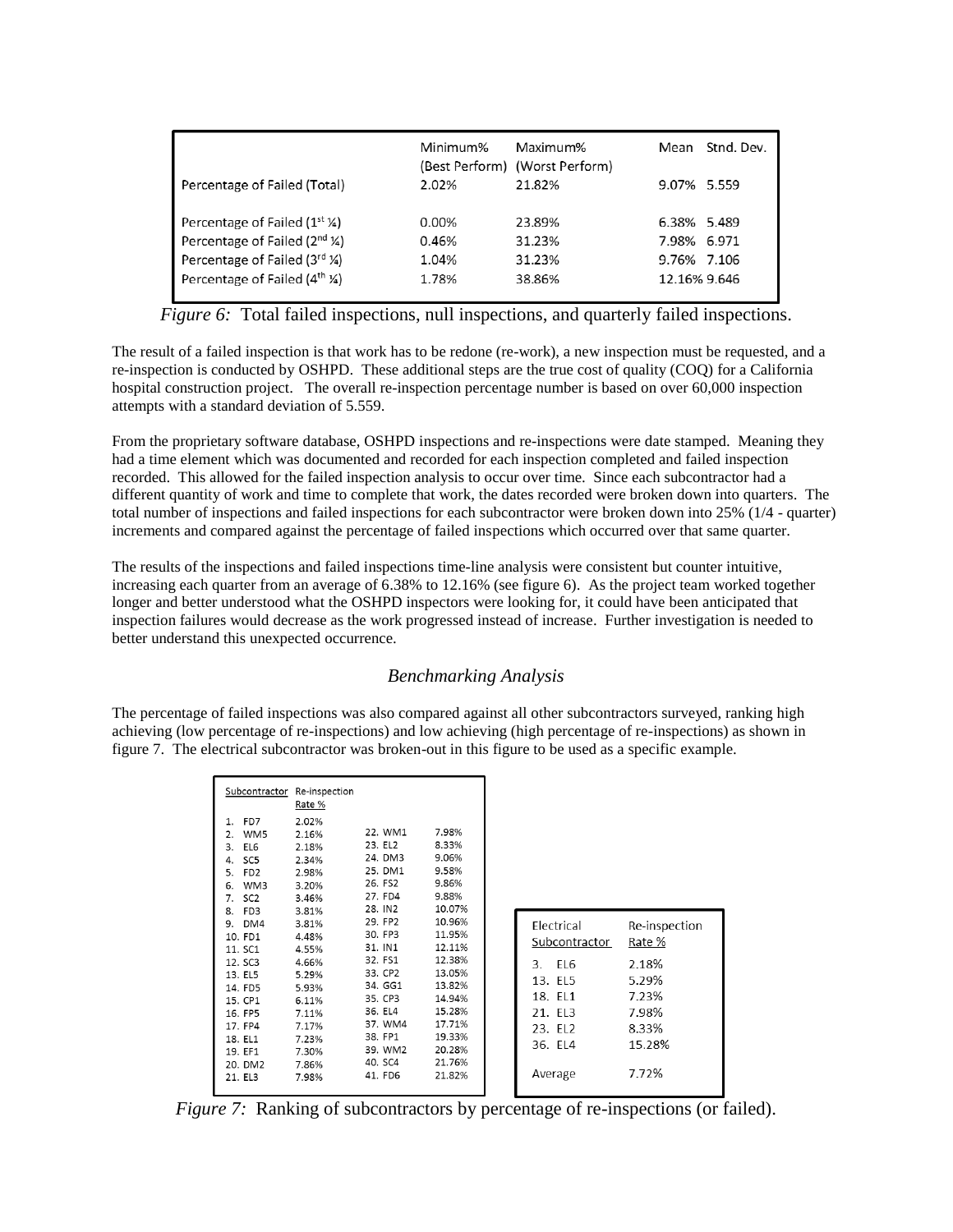Based on an internal benchmarking analysis, each individual subcontractor might conclude that the percentage of OSHPD inspection failures they obtained on a particular hospital project were "normal" and should be expected for future projects. The second part of figure 7 focuses on the six data points in the EL – Electrical category. Without divulging any subcontractor's identity, EL1 and EL2 were the same electrical subcontractor. While this individual electrical subcontractor benchmarking analysis (from only two data points) might conclude that (7.23%) and an average (7.78%) re-inspection rates were conclusive benchmarks that could be used to measure and access future construction projects.

Continuing to use Barber (2004) conceptual progression nomenclature, competitor's benchmarking transitions the analysis from an internal to an external analysis. In this case competitor's benchmarking analysis represents all electrical subcontractors engaged in California hospital projects and the OSHPD inspection process. While this analysis only relies on six data points, electrical subcontractors best (2.18%) and average (7.72%) re-inspection rates could be used as better benchmarks for individual electrical subcontractors to measure future project inspection success against.

Industry benchmarking analysis includes all significant subcontractors working on California hospital construction projects. This analysis identified an overall best (2.02%) and average (9.07%) re-inspection rate which are likely the best benchmarks for subcontractors to measure future projects against. Further refining this benchmarking analysis based on a subcontractor work timeline and average inspection rate failures; 1<sup>st</sup> Quarter (6.38%), 2<sup>nd</sup> Quarter (7.98%),  $3^{rd}$  Quarter (9.76%) and  $4^{th}$  Quarter (12.16%) could also be beneficial for future comparison.

## **Conclusions and Future Research**

Benchmarking results such as these would not only be useful to individual subcontractors on California hospital construction projects, but they would also be useful to general contractors, owners, and OSHPD inspectors. If the inspection failure rates were tracked from inception on a current project that data could then be compared against the 2%-7% of leading performer inspection failure rates and the 9.07% average failure rates. Non-conformance with benchmarks such as these could trigger project adjustments to bring inspection performance back within these norms. Field adjustments such as consistent drawing updates, communication routines, and quality assurance strategies (to name just a few) might be considered and implemented.

This type of inspection result data and industry benchmarking standards could also be used proactively as management incentive tools for field crews by the subcontractor main office, project general contractor and project owner. Essentially, either pitting subcontractor field crews against each other as a motivational tool in obtaining higher inspection success rates or consistently tracking and improving them over the duration of the project.

The potential for future research as a result of this work is significant. The old adage, which is generally attributed to Edward Deming "you can't manage what you don't measure" is the rudimentary goal of this study. Further individual trade inspection data points could be gathered to increase the certainty of these statistics. This data combined with a subcontractor survey could result in a predictive model to assist project teams, subcontractors, and field crews increase the probability of inspection success. This data combined with the true cost impact of failed inspections could be used to accurately estimate the cost of quality (COQ). The descriptive statistics contained in this study is a small step toward assisting California hospital construction project teams to decrease inspection failures and thus decrease the cost of quality associated with those failures.

#### **References**

Arditi, D. & Chotibhongs, R. (2005). Issues in Subcontracting Practice. *Journal of Construction Engineering and Management,* 131, 866-876.

Alfeld, L. (1988). *Construction Productivity*, McGraw-Hill, Inc., xi-187.

Barber, E. (2004). Benchmarking the Management of Projects: A Review of Current Thinking. *International Journal of Project Management, 22*(4), 301-307.